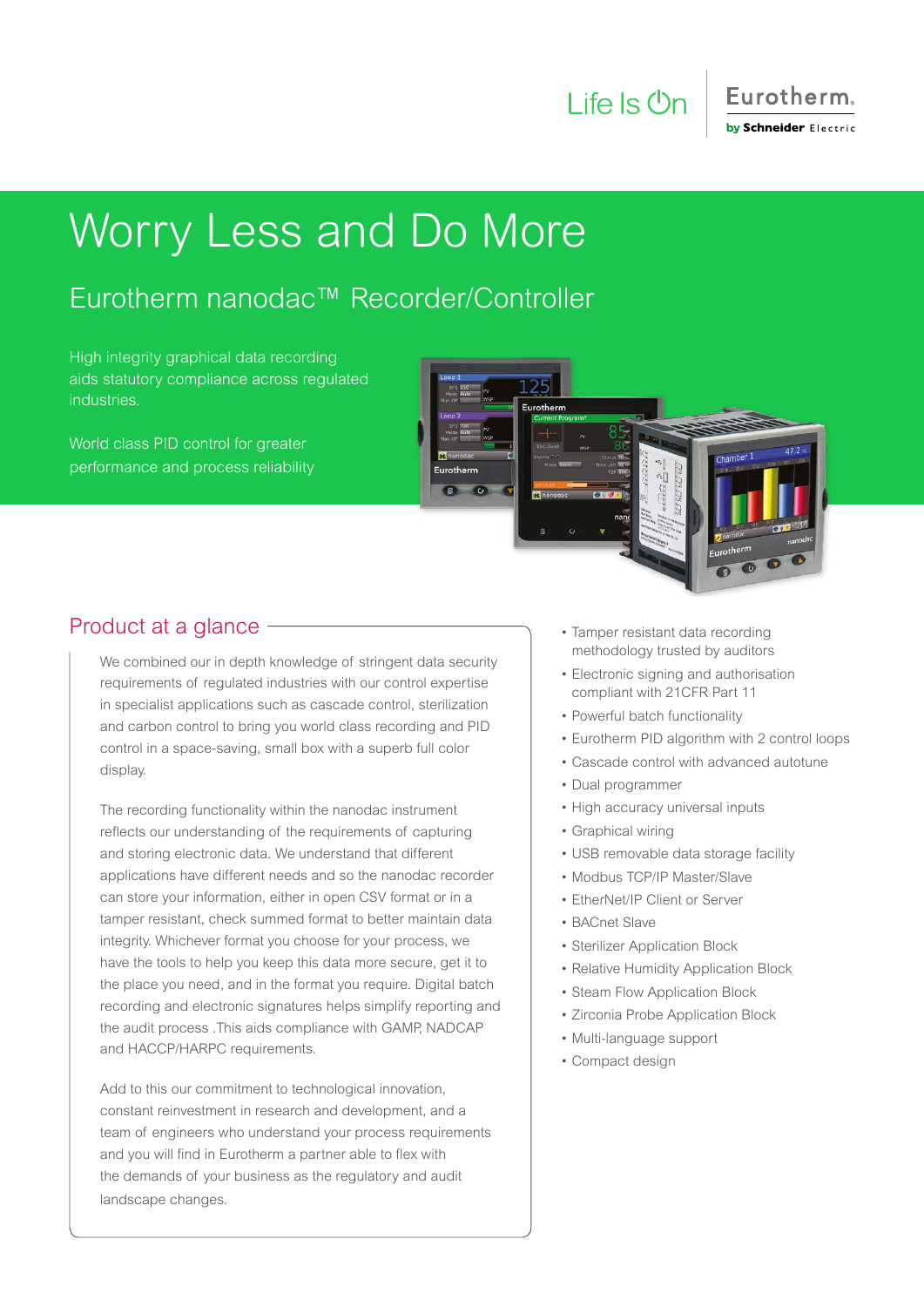### General Hardware and Software

| <b>I/O Types</b>        |                                             |
|-------------------------|---------------------------------------------|
| Analog inputs           | Four standard (eight if dual input enabled) |
| Digital inputs          | Two as standard, One optional               |
| Digital (logic) outputs | Two optional                                |
| Relay outputs           | Two as standard, two optional               |
| DC outputs              | Three optional                              |

| <b>Ethernet Communications</b> |                                                                                                                |  |  |
|--------------------------------|----------------------------------------------------------------------------------------------------------------|--|--|
| Ethernet Communications        | 10/100BASE-T Ethernet (IEEE802.3)                                                                              |  |  |
| Protocols                      | Modbus TCP Slave (default), Options for Modbus TCP Master, Ethernet/IP Client or Server,<br><b>BACnet, FTP</b> |  |  |
| Cable type                     | Category 5 Shielded                                                                                            |  |  |
| Maximum Cable length           | 100 meters (110 yards)                                                                                         |  |  |
| Connector Type                 | RJ45 (Green LED illuminated = Link Connected; Amber LED Flashing = Link Activity)                              |  |  |
| Network Addressing             | DHCP or Fixed (Static) IP Addressing                                                                           |  |  |

| <b>USB Port</b>       |                                                          |
|-----------------------|----------------------------------------------------------|
| Number of ports       | One at rear of instrument                                |
| Standard              | USB <sub>1</sub> 1                                       |
| Transmission speed    | 1.5Mbits/s (low speed device)                            |
| Maximum current       | $<$ 100 $mA$                                             |
| Peripherals supported | Memory stick (8GB max), Barcode scanner, QWERTY keyboard |

| <b>Battery Backup</b> |                                        |
|-----------------------|----------------------------------------|
| Stored Data           | Time and Date only                     |
| Support Time          | Minimum of 1 years with unit unpowered |
| Replacement period    | Three years Typical                    |
| Temperature Stability | 0 to $55^{\circ}$ C $\leq \pm 3.5$ ppm |
| RTC Aging             | First year to 10 years $\leq$ 5ppm     |
| <b>Battery Type</b>   | Lithium/poly-carbonmonofluoride        |

| <b>Operator Interface</b>            |                                                              |  |  |
|--------------------------------------|--------------------------------------------------------------|--|--|
| 3.5" color TFT<br>Integrated Display |                                                              |  |  |
|                                      | (320 pixels wide x 240 pixels high)                          |  |  |
| User interface                       | Four navigation push buttons (Page, Scroll, Lower and Raise) |  |  |

| Data Recording            |                                      |  |  |
|---------------------------|--------------------------------------|--|--|
| Sample Rate               | 8Hz (125ms)                          |  |  |
| Trend Display update rate | 8Hz (125ms)                          |  |  |
| <b>Recording Groups</b>   |                                      |  |  |
| Display points            | 6                                    |  |  |
| Recording points          | up to 34 (with Modbus Master Option) |  |  |
| Data Storage              | 50MB                                 |  |  |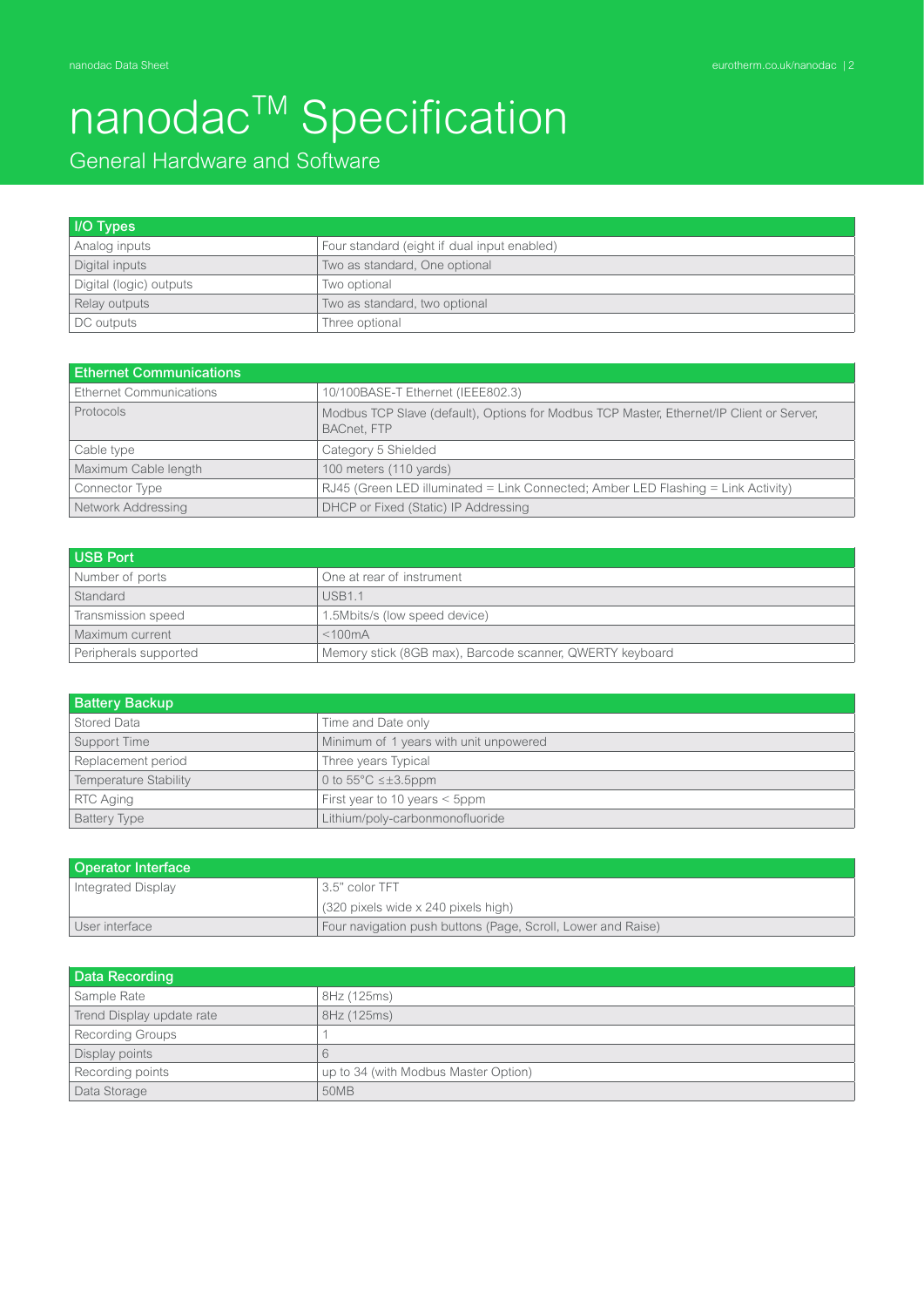Power supply, Isolation, Environmental and Compliance

#### Power Specifications

| Supply voltage                             | Standard: 100 to 230V ac<br>$+15\%$ at 48 to 62Hz                                 |  |
|--------------------------------------------|-----------------------------------------------------------------------------------|--|
|                                            | Low voltage Option: 24V ac<br>(+10% -15%) at 48 to 62Hz,<br>or 24V dc (+20% -15%) |  |
| Power dissipation                          | $9W$ (max.)                                                                       |  |
| Fuse type                                  | No internal fuse fitted                                                           |  |
| Interrupt Protection<br>(Standard unit)    | Holdup >20ms at 85V RMS<br>supply voltage                                         |  |
| Interrupt Protection<br>(Low voltage unit) | Holdup > 20ms at 20.4V RMS<br>supply voltage                                      |  |

| Control                   |                                                             |
|---------------------------|-------------------------------------------------------------|
| Control Loops             | Two, plus advanced control                                  |
|                           | (cascade) loop                                              |
| <b>Control Types</b>      | On/Off, PID, VPU, Cascade                                   |
|                           | (Advanced Loop)                                             |
| <b>Advance Features</b>   |                                                             |
|                           |                                                             |
| <b>Application Blocks</b> | Zirconia, Relative Humidity,<br>Steriliser, Steam/Mass Flow |
| <b>Batch</b>              | Single Batch, six Batch Fields                              |
| Auditor                   | Up to 25 users with individual                              |
|                           | username, password and<br>permissions                       |



Isolation details

| <b>Environmental Specifications, Approvals and Compliance</b> |                              |                                                             |  |
|---------------------------------------------------------------|------------------------------|-------------------------------------------------------------|--|
| Operating temperature                                         |                              | 0 to $55^{\circ}$ C                                         |  |
| Storage temperature                                           |                              | $-20$ to $+70^{\circ}$ C, max rate of change 1°C per minute |  |
| Operating humidity                                            |                              | 5% to 85% RH non condensing                                 |  |
| Storage humidity                                              |                              | 5% to 85% RH non condensing                                 |  |
| Front of panel protection                                     |                              | Standard: IP65, Washdown: IP66, NEMA12                      |  |
| Back of panel protection                                      |                              | IP10 (International)                                        |  |
| Shock/vibration                                               |                              | To BS EN61131-2 (5 to 150 Hz. at 1g; 1 octave per min.)     |  |
| Altitude                                                      |                              | $<$ 2000 meters                                             |  |
| Atmosphere                                                    |                              | Not suitable for use in explosive or corrosive atmospheres  |  |
| Electrical safety                                             |                              | BS EN61010-1 (installation category II; Pollution degree 2) |  |
| Electromagnetic<br>compatibility (EMC)                        | Emissions<br>(Standard unit) | BS EN 61326 Class B - Light industrial                      |  |
|                                                               | <b>Emissions</b>             |                                                             |  |
| (Low voltage unit)                                            |                              | BS EN 61326 Class A - Heavy industrial                      |  |
| Immunity                                                      |                              | BS EN 61326 Industrial                                      |  |

| <b>Approvals and Compliance</b> |                              |  |  |
|---------------------------------|------------------------------|--|--|
| General                         | CE. UL and EN61010           |  |  |
| PV Input                        | AMS2750E compliant           |  |  |
| l RoHS                          | EU: China                    |  |  |
| Packaging                       | BS EN61132-2 section 2.1.3.3 |  |  |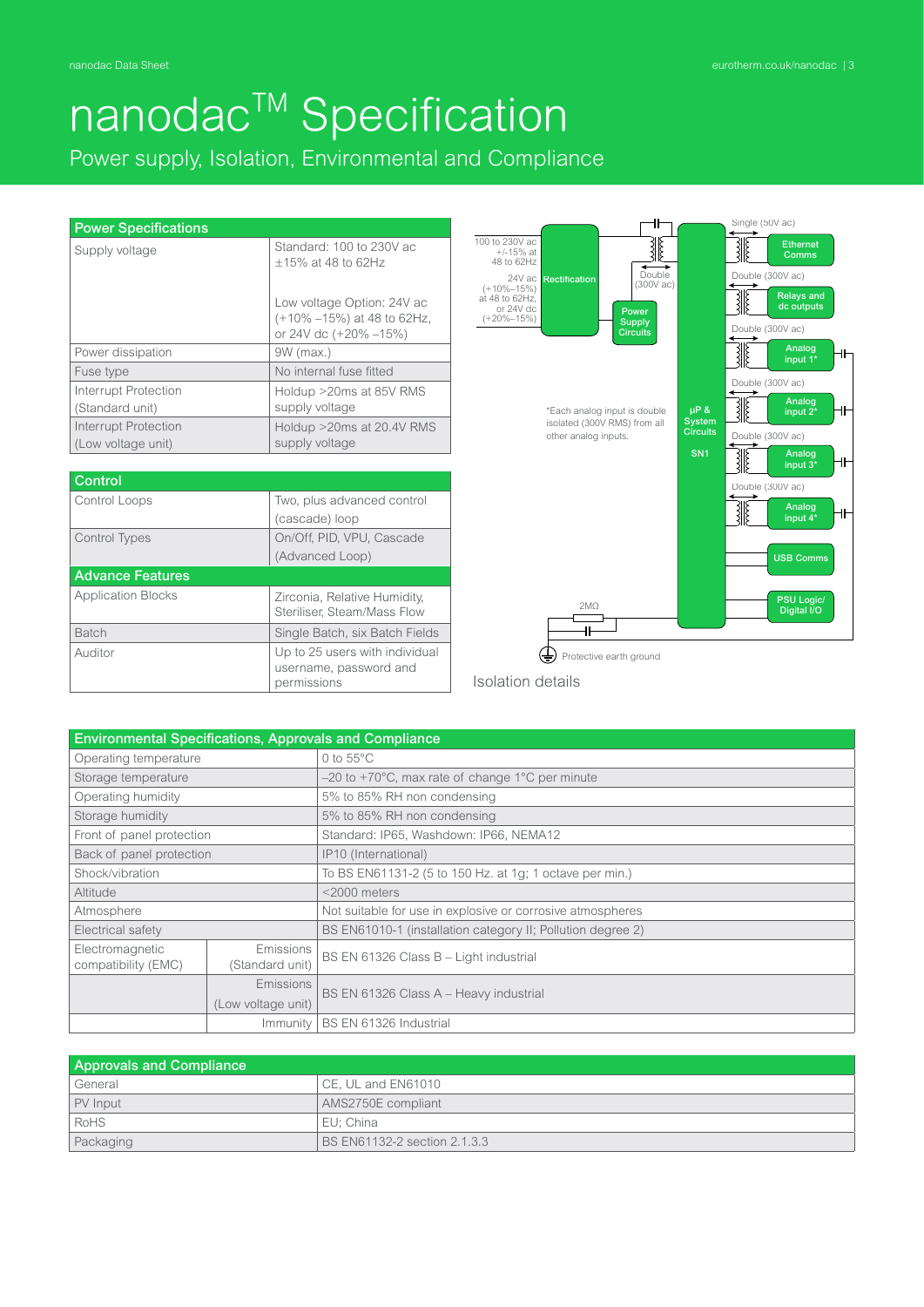## nanodac<sup>™</sup> Specification Built in I/O

#### Analog Inputs (An In 1-4)

| <b>Analog Inputs General</b> |                                                            |  |  |
|------------------------------|------------------------------------------------------------|--|--|
| Number of inputs             | Four                                                       |  |  |
| Input types                  | dc volts, dc mV, dc mA (external                           |  |  |
|                              | shunt required), thermocouple,                             |  |  |
|                              | linear ohms, RTD (2-wire and                               |  |  |
|                              | 3-wire)                                                    |  |  |
| Input type mix               | Freely configurable                                        |  |  |
| Update rate                  | 125ms max.                                                 |  |  |
| Conversion method            | 16 bit delta sigma                                         |  |  |
| Input ranges                 | See individual tables                                      |  |  |
| Mains rejection (48 to 62Hz) | > 95dB series mode                                         |  |  |
|                              | >179dB common mode                                         |  |  |
|                              |                                                            |  |  |
| Common mode voltage          | 250V ac max.                                               |  |  |
|                              |                                                            |  |  |
| Series mode voltage          | 280mV at lowest range; 5V peak                             |  |  |
|                              | to peak at highest range                                   |  |  |
| Input impedance              | $>$ 100MΩ (40mV, 80mV, 2V                                  |  |  |
|                              | ranges only)                                               |  |  |
|                              |                                                            |  |  |
|                              | 667k $\Omega$ for input < 5.6V, 62.5k $\Omega$             |  |  |
|                              | for input $> 5.6V$ (10V range only)                        |  |  |
| Overvoltage protection       | ±30V RMS (continuous)                                      |  |  |
|                              | $\pm 200V$ pk-pk between terminals                         |  |  |
|                              | (transient <1ms)                                           |  |  |
| Sensor break detection       | ac sensor break on each input                              |  |  |
|                              | giving quick response with no                              |  |  |
|                              | associated dc offset                                       |  |  |
|                              | Recognition time<3 seconds                                 |  |  |
|                              | Minimum break resistance:                                  |  |  |
|                              | $5k\Omega$ for 40mV and 80mV ranges;                       |  |  |
|                              | 12.5kΩ for 2V and 10V ranges                               |  |  |
| Isolation                    | 300V RMS or dc (double                                     |  |  |
|                              | insulation) channel to channel                             |  |  |
|                              |                                                            |  |  |
|                              | 300V RMS or dc (double<br>insulation) channel to processor |  |  |
|                              | electronics                                                |  |  |
|                              | 300V RMS or dc (single                                     |  |  |
|                              | insulation) channel to ground                              |  |  |
| Dielectric strength          | BS EN 61010, 1 minute type test                            |  |  |
|                              | 2500V ac channel to channel                                |  |  |
|                              | 1500V ac channel to ground                                 |  |  |

#### Voltage Inputs

| mV and V inputs |                    |                          |                             |                    |
|-----------------|--------------------|--------------------------|-----------------------------|--------------------|
| Low             | <b>High</b>        | <b>Resolution</b>        | <b>Calibration accuracy</b> | <b>Temperature</b> |
| range           | range              |                          | (instrument at 25°C)        | performance        |
| $-40mV$         | $+40mV$            |                          | $4.6 \mu V + 0.053\%$ of    | 13ppm of           |
|                 | 1.9 <sub>µ</sub> V | reading                  | input per °C                |                    |
| $-80mV$         | $+80mV$            | 3.2 <sub>µ</sub> V       | $7.5 \mu V + 0.052\%$ of    | 13ppm of           |
|                 |                    | reading                  | input per °C                |                    |
| $+2V$<br>$-2V$  | $82\mu$ V          | $420 \mu V + 0.044\%$ of | 13ppm of                    |                    |
|                 |                    | reading                  | input per °C                |                    |
| $-3V$           | $+10V$             | 500µV                    | $1.5mV + 0.063\%$ of        | 45ppm of           |
|                 |                    | reading                  | input per °C                |                    |

#### Thermocouple Inputs

| <b>Thermocouple Inputs</b>   |                                                                                              |
|------------------------------|----------------------------------------------------------------------------------------------|
| Temperature scale            | ITS90                                                                                        |
| CJC types                    | Off, internal, external, remote                                                              |
| Remote CJC source            | Any analog input channel                                                                     |
| Internal CJC accuracy        | <1°C max, with instrument at 25°C                                                            |
| Internal CJC rejection ratio | 40:1 from 25°C                                                                               |
| Upscale/downscale drive      | High, low or none independently<br>configurable for each channel's<br>sensor break detection |

| <b>Thermocouple Types</b> |                                       |                              |                                                                                          |
|---------------------------|---------------------------------------|------------------------------|------------------------------------------------------------------------------------------|
| T/C type                  | <b>Overall range</b><br>$(^{\circ}C)$ | <b>Standard</b>              | Linearization<br>accuracy                                                                |
| B                         | $0 to +1820$                          | IEC584.1                     | 0 to $400^{\circ}$ C = 1.7 $^{\circ}$ C<br>400 to $1820^{\circ}$ C =<br>$0.03^{\circ}$ C |
| C                         | 0 to $+2300$                          | <b>Hoskins</b>               | $0.12^{\circ}$ C                                                                         |
| D                         | 0 to $+2495$                          | <b>Hoskins</b>               | $0.08^{\circ}$ C                                                                         |
| E                         | $-270$ to $+1000$                     | IEC584.1                     | $0.03^{\circ}$ C                                                                         |
| G <sub>2</sub>            | 0 to $+2315$                          | <b>Hoskins</b>               | $0.07^{\circ}$ C                                                                         |
| $\cup$                    | $-210$ to $+1200$                     | IEC584.1                     | $0.02^{\circ}$ C                                                                         |
| K                         | $-270$ to $+1372$                     | IEC584.1                     | $0.04^{\circ}$ C                                                                         |
| L                         | $-200$ to $+900$                      | DIN43710:1985<br>(to IPTS68) | $0.02^{\circ}$ C                                                                         |
| $\mathbb N$               | $-270$ to $+1300$                     | IEC584.1                     | $0.04^{\circ}$ C                                                                         |
| R                         | $-50$ to $+1768$                      | <b>IEC584.1</b>              | $0.04^{\circ}$ C                                                                         |
| S                         | $-50$ to $+1768$                      | IEC584.1                     | $0.04$ °C                                                                                |
| $\top$                    | $-270$ to $+400$                      | IEC584.1                     | $0.02^{\circ}$ C                                                                         |
| U                         | $-200$ to $+600$                      | DIN43710:1985                | $0.08^{\circ}$ C                                                                         |
| NiMo/NiCo                 | $-50$ to $+1410$                      | <b>ASTM E1751-95</b>         | $0.06^{\circ}$ C                                                                         |
| Platinel                  | $0 to +1370$                          | Engelhard                    | $0.02^{\circ}$ C                                                                         |
| Mi/NiMo                   | $0 to +1406$                          | Ipsen                        | $0.14^{\circ}$ C                                                                         |
| Pt20%Rh/<br>Pt40%/Rh      | $0$ to $+1888$                        | <b>ASTM E1751-95</b>         | $0.07^{\circ}$ C                                                                         |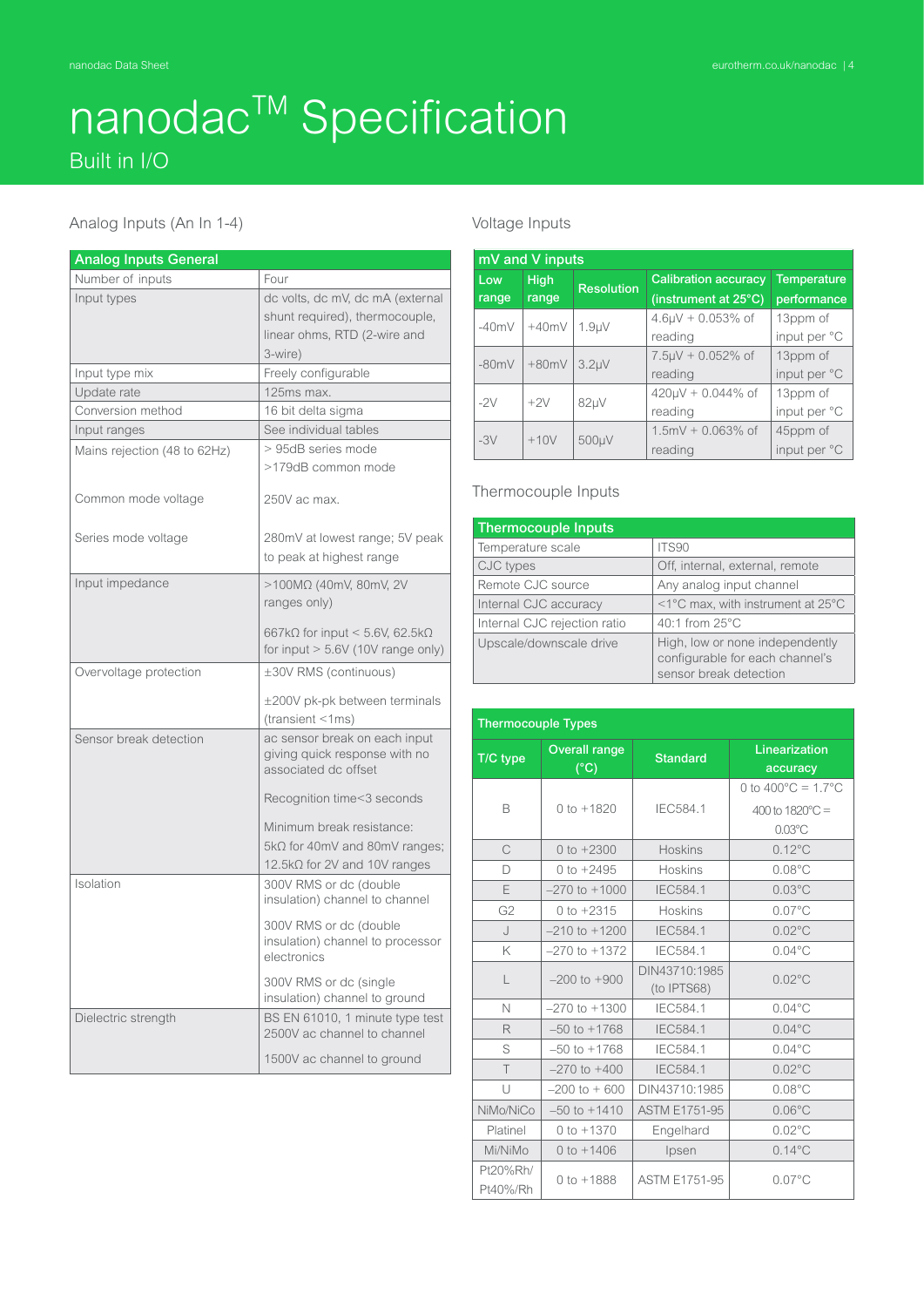### nanodac<sup>™</sup> Specification Built in I/O

#### Current Inputs

mA input accuracy is based on the shunt value and voltage range. Standard mA selection uses -3 to 10V range, therefore use -3 to 10V range specifications.

| mA Inputs |             |                 |                                                                              |
|-----------|-------------|-----------------|------------------------------------------------------------------------------|
| Low       | <b>High</b> | <b>External</b> | <b>Shunt accuracy</b>                                                        |
| range     | range       | shunt           |                                                                              |
|           | 20mA        | $10$ to $1k$    | Dependent on shunt selection.<br>0.1% of input for shipped<br>$2.490$ shunt. |

| <b>RTD Types</b>           |                                       |                      |                           |
|----------------------------|---------------------------------------|----------------------|---------------------------|
| <b>RTD</b><br>type         | <b>Overall range</b><br>$(^{\circ}C)$ | <b>Standard</b>      | Linearization<br>accuracy |
|                            |                                       |                      |                           |
| Cu10                       | $-20$ to $+400$                       | General Electric Co. | 0.02 °C                   |
| <b>Cu<sub>53</sub></b>     | $-70$ to $+200$                       | RC21-4-1966          | 0.01 °C                   |
| JPT100                     | $-220$ to $+630$                      | JIS C1604:1989       | 0.01 °C                   |
| Ni100                      | $-60$ to $+250$                       | DIN43760:1987        | 0.01 °C                   |
| <b>Ni120</b>               | $-50$ to $+170$                       | DIN43760:1987        | 0.01 °C                   |
| Pt100                      | $-200$ to $+850$                      | <b>IEC751</b>        | 0.01 °C                   |
| Pt100A<br>$-200$ to $+600$ | Eurotherm                             | 0.09 °C              |                           |
|                            |                                       | Recorders SA         |                           |

#### Resistance Inputs

| <b>Linear Ohms Inputs</b> |                      |               |                                                                     |                                   |
|---------------------------|----------------------|---------------|---------------------------------------------------------------------|-----------------------------------|
| 'Low<br>range             | <b>High</b><br>range | <b>Res</b>    | <b>Calibration</b><br>accuracy<br>(Instrument at<br>$25^{\circ}$ C) | <b>Temperature</b><br>performance |
| 0O                        | 400Q                 | $20 \text{m}$ | $120m\Omega + 0.023\%$<br>of reading                                | 25ppm of input<br>per °C          |

#### RTD Inputs

| Pt100 Inputs            |                                         |
|-------------------------|-----------------------------------------|
| Temperature scale       | ITS90                                   |
| Maximum source          | 200 <sub>µ</sub> A                      |
| current                 |                                         |
| Range                   | 0 to 400 $\Omega$ (-200 to +850°C)      |
| Resolution              | $0.05^{\circ}$ C                        |
| Calibration accuracy    | $+0.31^{\circ}$ C +0.023% of            |
|                         | measurement in °C at 25°C ambient       |
| Temperature coefficient | $\pm 0.01^{\circ}$ C/°C $\pm 25$ ppm/°C |
|                         | measurement in °C from 25°C ambient     |
| Measurement noise       | 0.05°C peak-peak with 1.6s input filter |
| Linearity               | 0.0033% (best fit straight line)        |
| Lead resistance         | 0 to 220 matched lead resistances       |

#### Digital Inputs (Dig in A and Dig in B only)

| <b>Contact Closure Input</b>       |                        |
|------------------------------------|------------------------|
| Closed circuit sensing current     | 5.5mA min to 6.5mA max |
| (source)                           |                        |
| Open circuit (inactive) resistance | >6000                  |
| Closed circuit (active) resistance | $<$ 3000               |
| Update rate                        | 8 <sub>ms</sub> max    |

#### Relay Outputs (O/P4 and O/P5 only)

| Form A N/O Relay Outputs  |                                |
|---------------------------|--------------------------------|
| Contact switching power   | 1A max at 240V RMS +/-15%,     |
| (resistive)               | 5mA min at 5V                  |
| Current through terminals | 1A                             |
| Isolation                 | 300V RMS or dc, double         |
|                           | insulated from processor/comms |
|                           | electronics                    |
| Update rate               | 8ms max                        |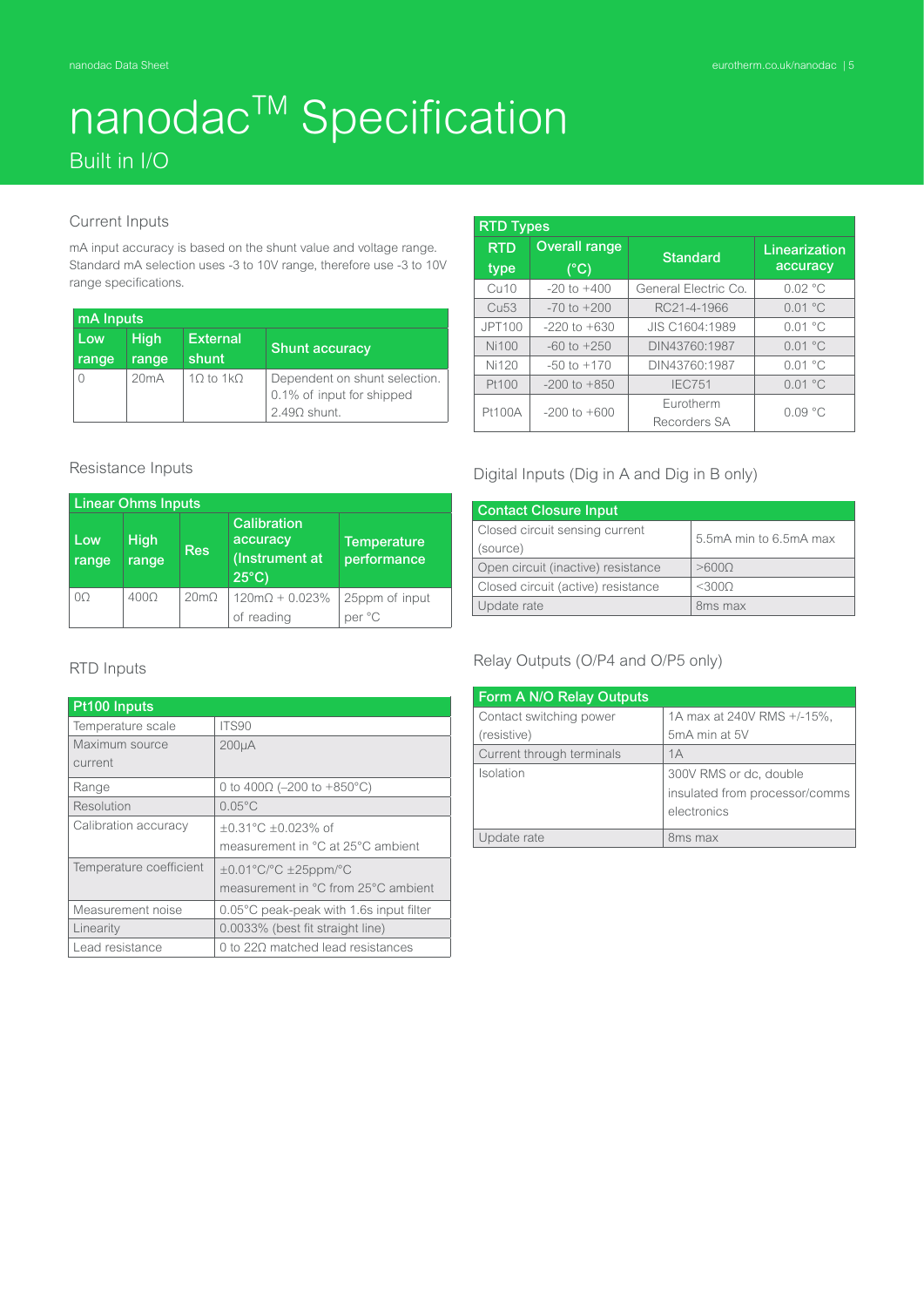Optional I/O

| Table A1 Output Options (OPT 1 to OPT 3) |                  |                  |  |
|------------------------------------------|------------------|------------------|--|
| OPT <sub>1</sub>                         | OPT <sub>2</sub> | OPT <sub>3</sub> |  |
|                                          |                  |                  |  |
|                                          |                  |                  |  |
|                                          |                  |                  |  |
|                                          |                  |                  |  |
|                                          |                  |                  |  |
|                                          |                  |                  |  |

#### Logic Input (Available in Opt 1 only)

| Active (current on) Contact Closure |                              |  |
|-------------------------------------|------------------------------|--|
| Input current (input at 12V)        | 0mA min to 44mA max          |  |
| Input current (input at 0V)         | 6mA (steady state) to        |  |
|                                     | 44mA (switch current)        |  |
| Open circuit input voltage          | $+11V$ to $+13V$             |  |
| Open circuit (inactive) resistance  | >5000                        |  |
| Closed circuit (active) resistance  | <150 <omega< td=""></omega<> |  |
| Update rate                         | 8Hz (125ms) max              |  |

#### Logic Outputs (Available in Opt 1 or Opt 2)

| Logic Output (current sourcing)                 |                                                |
|-------------------------------------------------|------------------------------------------------|
| Voltage Output across terminal<br>(current on)  | $+11V$ to $+13V$                               |
| Voltage Output across terminal<br>(current off) | 0mV to $+300$ mV                               |
| Short circuit output current<br>(current on)    | 6mA (steady state) to 44mA<br>(switch current) |
| Output source leakage current<br>(current off)  | OuA to 100uA                                   |
| Update rate                                     | 8Hz (125ms) max                                |

#### Relay Output (Available in Opt 1, Opt 2 or Opt 3)

| Form A (N/O) Relay Outputs |                                  |  |
|----------------------------|----------------------------------|--|
| Contact switching power    | Max 2A at 230V RMS ±15%;         |  |
| (resistive)                | Min 100mA at 12V                 |  |
| Current through terminals  | 2A max                           |  |
| Estimated mechanical life  | $>10,000,000$ operations         |  |
| Update rate                | 8Hz (125ms) max                  |  |
| Isolation                  | 300V RMS or dc, double insulated |  |
|                            | from processor electronics       |  |

#### DC Outputs (Available in Opt 1, Opt 2 or Opt 3)

| <b>Voltage Output</b>          |                                        |
|--------------------------------|----------------------------------------|
| Output range (current)         | Configurable within 0 to 20mA          |
| Load resistance (current)      | 5000 min                               |
| Calibration Accuracy (current) | $\leq \pm 100$ µA $\pm 1\%$ of reading |
| Output range                   | Configurable within 0 to 10Vdc         |
| (voltage, Opt 3 only)          |                                        |
| Load resistance                | 5000 min                               |
| (voltage, Opt 3 only)          |                                        |
| <b>Calibration Accuracy</b>    | $\leq \pm 50$ mV $\pm 1\%$ reading     |
| (voltage, Opt 3 only)          |                                        |
| Resolution                     | $>11$ bits                             |
| <b>Thermal Drift</b>           | $<$ 100ppm/ $\degree$ C                |
| Update Rate                    | 8Hz (125ms) max                        |
| Isolation                      | 300V RMS or dc, double                 |
|                                | insulated from processor               |
|                                | electronics                            |

#### Standard I/O

| <b>Fixed Dig InA/Dig InB (Contact Closure)</b> |                                    |  |  |  |  |
|------------------------------------------------|------------------------------------|--|--|--|--|
| Short circuit sensing current<br>source        | 5.5mA (min); 6.5mA (max)           |  |  |  |  |
| Open circuit (inactive)<br>resistance          | $600\Omega$ (min); $\infty$ (max)  |  |  |  |  |
| Closed circuit (active)<br>resistance          | $0\Omega$ (min); $300\Omega$ (max) |  |  |  |  |

| Fixed Form A N/O Relay Outputs (O/P4 and O/P5) |                                                                   |  |  |  |  |  |
|------------------------------------------------|-------------------------------------------------------------------|--|--|--|--|--|
| <b>Contact Switching Power</b>                 | Max 1A at 230V RMS ±15%; Min                                      |  |  |  |  |  |
| (resistive)                                    | 100mA at 12V                                                      |  |  |  |  |  |
| Current through terminals                      | 1A max                                                            |  |  |  |  |  |
| Estimated mechanical life                      | $>10,000,000$ operations                                          |  |  |  |  |  |
| <b>Update Rate</b>                             | 8Hz (125ms) max                                                   |  |  |  |  |  |
| Isolation                                      | 300V RMS or dc, double<br>insulated from processor<br>electronics |  |  |  |  |  |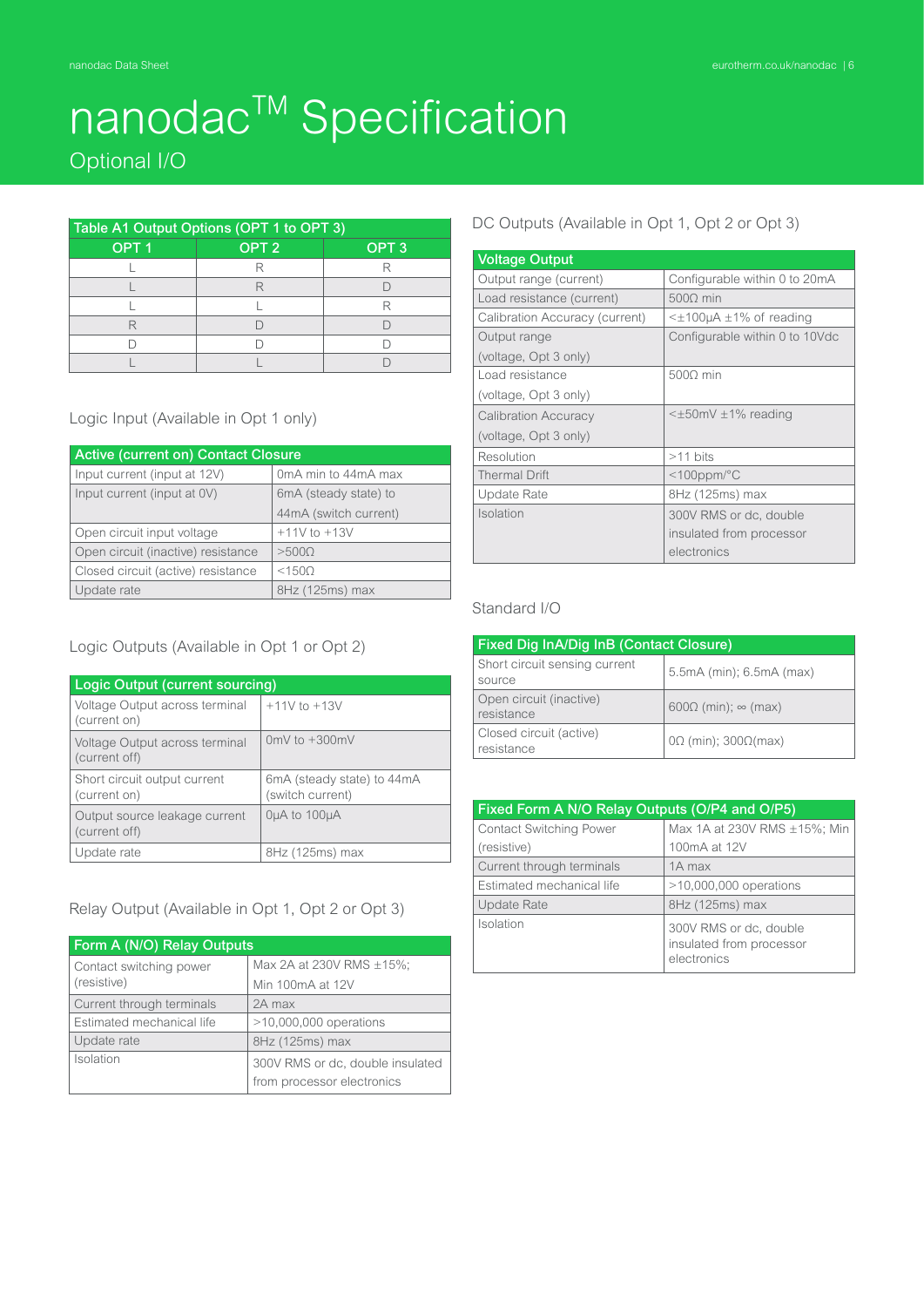Terminal Wiring Details

| No. of wires | Wire size                                   |                          | Screw terminal torque |                  |  |
|--------------|---------------------------------------------|--------------------------|-----------------------|------------------|--|
|              | mm <sup>2</sup>                             | <b>AWG</b>               | Nm                    | lb in            |  |
| 1 wire       | 0.205 to 2.08 mm <sup>2</sup>               | 24 to 14 AWG             | 0.4Nm max             | 3.54 lb in max   |  |
| 2 wires      | $0.205$ to 1.31 mm <sup>2</sup> (inclusive) | 24 to 16 AWG (inclusive) | 0.4Nm max             | $3.54$ lb in max |  |



I/O Terminations Termination details

The screw terminals accept wire sizes in the range:

Single wire 0.205 to 2.08mm2 (14 to 24 AWG) 2 wires 0.205 to 1.31mm2 (16 to 24 AWG) inclusive.

Screw terminals should be tightened to a torque not exceeding 0.4Nm (3.54 lb in).







| An In1; An In2; An In3; An In4 |                |               |            | Dual An In1 to An In4 |                                              |       |               |
|--------------------------------|----------------|---------------|------------|-----------------------|----------------------------------------------|-------|---------------|
| T/C<br>mV<br>to 1V<br>0 to 10V | <b>1RO 1kO</b> | $\ddot{\ast}$ | ₿          |                       | $R > 350R$ = inactive<br>$R < 200R$ = active | ເບ    | ਨ<br>န္ၿ<br>Ø |
| T/C, Volts,                    | Milliamps      | <b>RTD</b>    | <b>RTD</b> | Ohms                  | Digital                                      | mV/TC | mA            |
| millivolts                     |                | (three wire)  | (two wire) | inputs                |                                              |       |               |